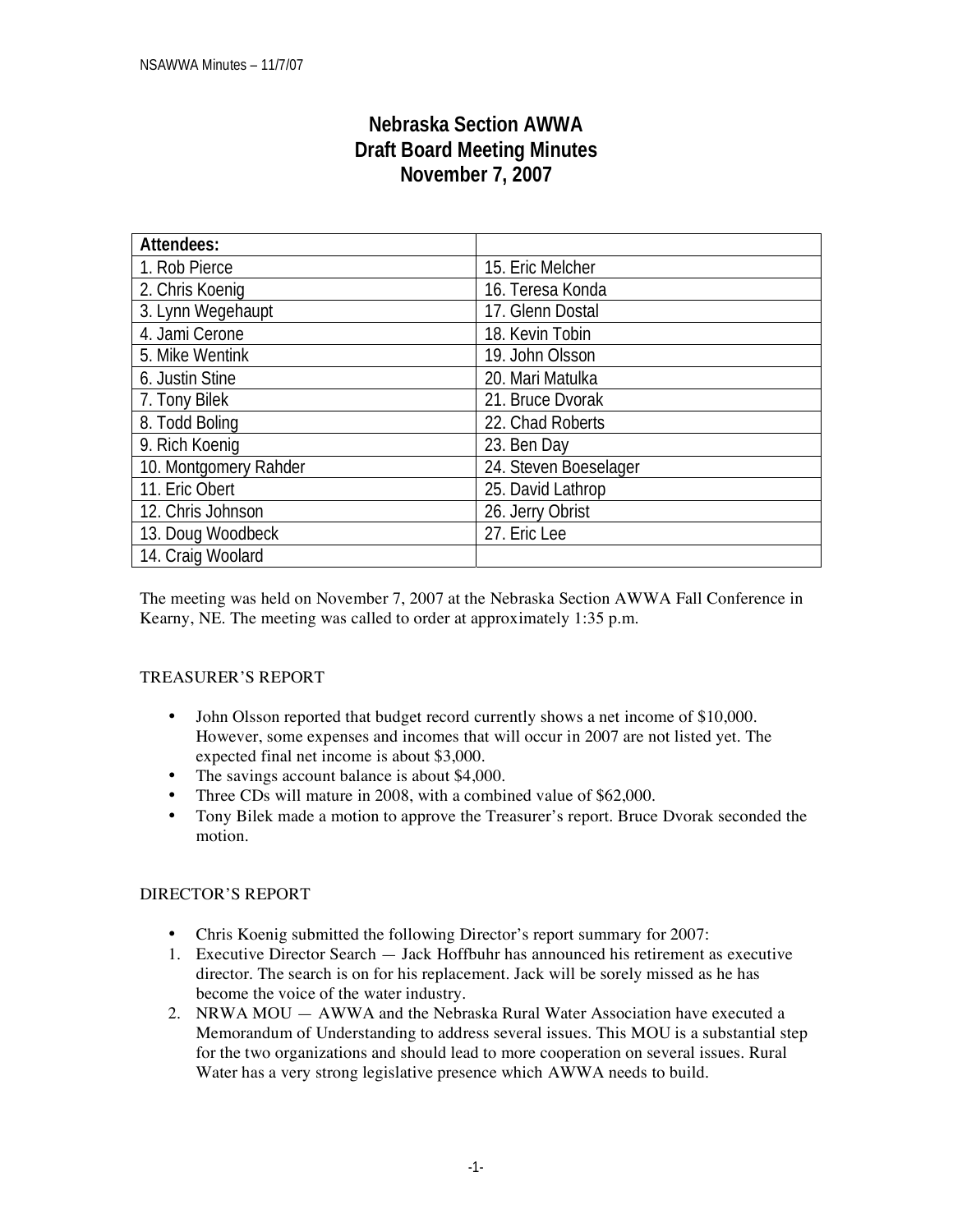- 3. India MOU A MOU was signed with the India Water Works Association. India has modeled their organization after AWWA with their sections set up around the major population centers. The potential for the Association is huge. India has the largest population of the English-speaking countries and they have a substantial amount of drinking water problems to address. They are looking for standards and technology as they develop their country. India just surpassed Australia for the most website hits for a non-North American country.
- 4. Only Tap Water Delivers The "Only Tap Water Delivers" promotion has been very popular and has resulted in a positive image for the water industry. The promotion is available online from the Association and every utility is encouraged to use it.
- 5. Water for People Last year, Water for People spent \$3,338,207 on 75 projects that benefited 98,032 individuals. The average cost is \$41.47/person. (Our WFP May golf outing raised \$3,100. In other words, we helped 75 people receive clean, potable water!).
- 6. EPA Funding AWWA responded to a request for proposals to an EPA request for proposal for \$8 million to provide training and technical assistance to small systems. These funds were part of a former earmark for the National Rural Water Association. The Congress eliminated most of the earmarks in the 2007 budget, so EPA decided to issue a RFP and invite competitive proposals. AWWA didn't participate in the decision-making process at either the congressional or agency level that resulted in the RFP. AWWA was not successful, but we were able to make a very strong proposal that caught EPA's attention. NRWA was awarded the contract.
- 7. Webcasts AWWA is starting webcasts on various subjects. Very strong potential.
- 8. Annual Meeting The annual meeting was a great success. 2008 will be in Atlanta.
	- Craig Woolard noted that the AWWA teleconferences are being discontinued. To replace the teleconferences, AWWA is working on materials for facilitiated webcasts
	- Tony Bilek made a motion to approve the Director's report. Kevin Tobin seconded the motion.

### COMMITTEE REPORTS

Audit

• Chris Koenig reported that he expects the results of the audit to be available by the second week in November. The audit on the Section's financial records is performed every three years.

### Awards

- No report by Steve Kelley.
- Mike Wentink mentioned there would be WISA Awards presented at the banquet later in the evening.

### Budget

• John Olsson noted that committees should be thinking about their budget needs for next year.

### Cross Connection

• Rich Koenig reported that four workshops were held. The workshops provided five hours of training for water operators Grade 6 and Grades 1-4, and five hours for wastewater operators. The workshops provided \$792 net income for AWWA.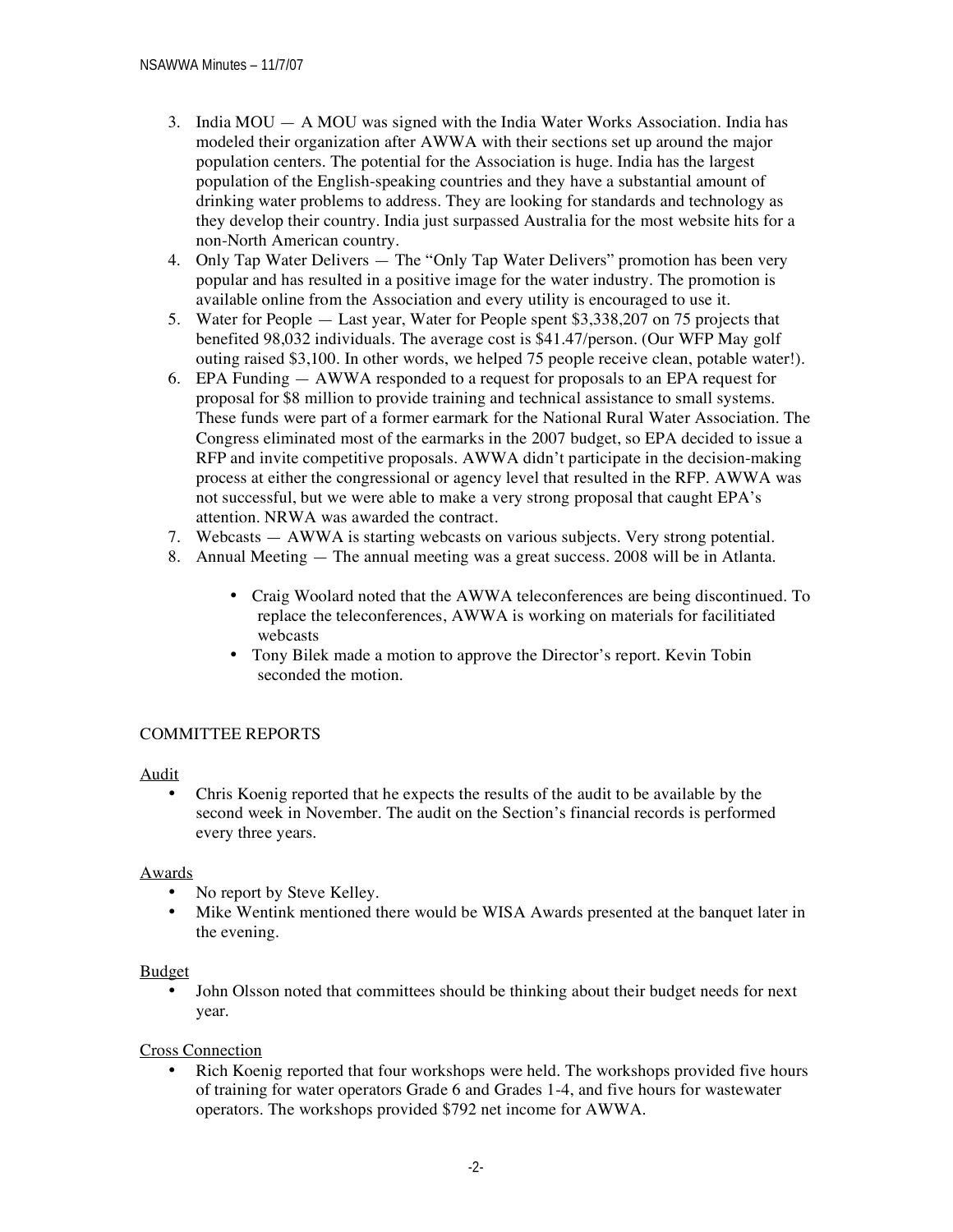- The dates for next year's workshops are set for the third week in September.
- The Cross Connections Committee has a new member, Chad Roberts.

#### Education

- Mike Wentink submitted the Education Committee's 2007 Annual Report.
	- o Deliverables/Activities
		- The League of Nebraska Municipalities and AWWA jointly-sponsored water operator seminars. Seventeen seminars were held between January 1 and October 31, 2007 with a total of 24 attendees. Five more are scheduled between November 1 and December 31.
		- **AWWA Teleconference on March 8.**
		- Committee representative provided notifications on the Section website on upcoming water operator training events.
		- **Purchase of educational materials through the AWWA bookstore.**
		- **Provide representation on development of the Nebraska Coalition** Training Calendar.
	- o How might the Executive Board assist the Committee in accomplishing its work?
		- The Board may wish to revisit the joint LoNM/AWWA agreement to further clarify and re-affirm responsibilities, payment schedule, and processes. Mike Wentink suggested the Board review meeting minutes and other possible documentation to ensure the League and AWWA partnership and understandings are still the same as historical agreements would indicate and to review procedures to see if there are any we would want to change.
		- Rob Pierce suggested that billing schedules between the League and AWWA should be coordinated.
	- o Plans/Projects for Upcoming Year
		- Continue with joint sponsored seminars, notification of training events, purchase of educational materials through the AWWA bookstore, representation on development of the Nebraska Coalition Training Calendar.
	- o Budget Request for 2008
		- $$1,500$

### Fall Conference

- Kevin Tobin submitted the Fall Conference Committee's 2007 Annual Report
	- o Proposed change in committee membership
		- Consider establishing committee with longer term membership to provide continuity from year to year
		- o Plans/Projects for upcoming year
			- **2008 Fall Conference Planning Meeting is planned for Thursday,** November 8 at 9 A.M. NWEA is 2008 conference lead.
			- NSAWWA will not be conference lead until 2011.
- Kevin noted that this year's complete conference has about 418 pre-registered participants. At least 25 other people registered this morning.
- Kevin reported that Debra Leigh asked that for feedback on the meals served at the conference. If anyone has any comments, let Deb know.

### Fuller Award

• Chris Koenig reported that the Fuller Award will be presented at the AWWA Banquet tonight.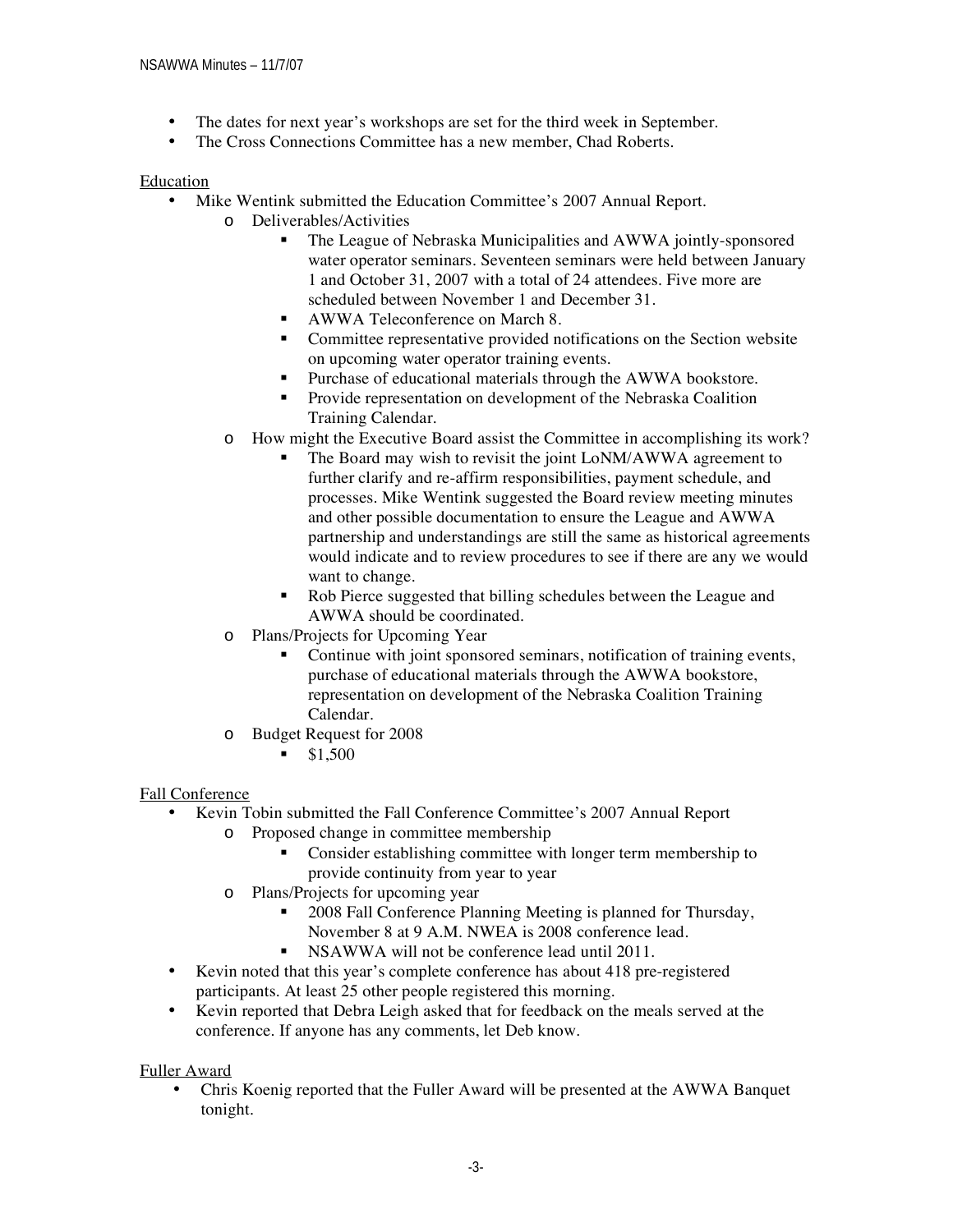### MAC

- Tony Bilek reported that booth space for the Fall Conference was sold out very early. The maximum number of vendors that can fit in the hall is 52, and at least 15 additional vendors were turned away this year.
- Tony provided a summary of the vendors and sponsors:
	- o 52 vendor booths at \$450 each
	- o 2 break sponsorships at \$500 per break
	- o 4 non-exhibitor sponsorships at \$100 each
	- o Totals \$24,750 income

## \$ 1,690 expenses

\$23,060 net

- A "Best of Show" award will be presented at the NWEA Banquet tomorrow evening.
- The group discussed possibilities for finding additional space within the hotel for other vendors or using other ballrooms.
- The possibility of moving the conference to another hotel or convention location was mentioned, but because of the needed number of hotel rooms and the Holiday Inn's proximity to other hotels, the conference is unlikely to move.
- Tony suggested holding two booths open until the end and auctioning them off to the highest bidding late-comer.
- Tony mentioned that Iowa Rural Water has the floor plan of the vendor display area available on-line to allow vendors to select their booth location. He will find out more information on how feasible this would be for the Nebraska AWWA/NEWA/APWA Fall Conference. Booth selection would not include on-line registration payment.

### Membership

- Rich Robinson provided the report on the 2007 Membership Committee activities.
	- o Two approaches were implemented several years ago to recruit new members. One approach is a contest for Nebraska Section members to sponsor new members for cash prizes. The second is a discount coupon for new members. Both approaches continue to be published in **Wise Water Words.** It is the Committee's recommendation that these two recruitment tools be continues, although limited success has been realized.
	- o Section partial sponsorship of nine student memberships at UNL.
	- o Annual Conference Activities:
		- Recognition at annual banquet of new members (a listing on each table).
		- In recognition of AWWA Member Appreciation Week (November 4-10, 2007), the Membership Committee coordinated the following activities:
			- Provided a "Thank you" letter to all Nebraska Section members (367). Letter was mailed October 17, 2007 (three weeks prior to Fall Conference).
			- Constructed a Nebraska Map Board for Fall Conference meeting, displaying all Utility Members (47 total).
			- Provided AWWA door prizes to members attending banquet.
				- o 5 each Leather Padfolios at \$24.95 each
				- o 10 each "Do you know how often you turn me on?" tshirt at \$10 each.
				- o 10 each baseball caps at \$11.95 each
				- o Total cost approximately \$370.
	- o A specific detailed Nebraska Section AWWA Membership Program was developed in 1999. In accordance with the approved Nebraska Section Strategic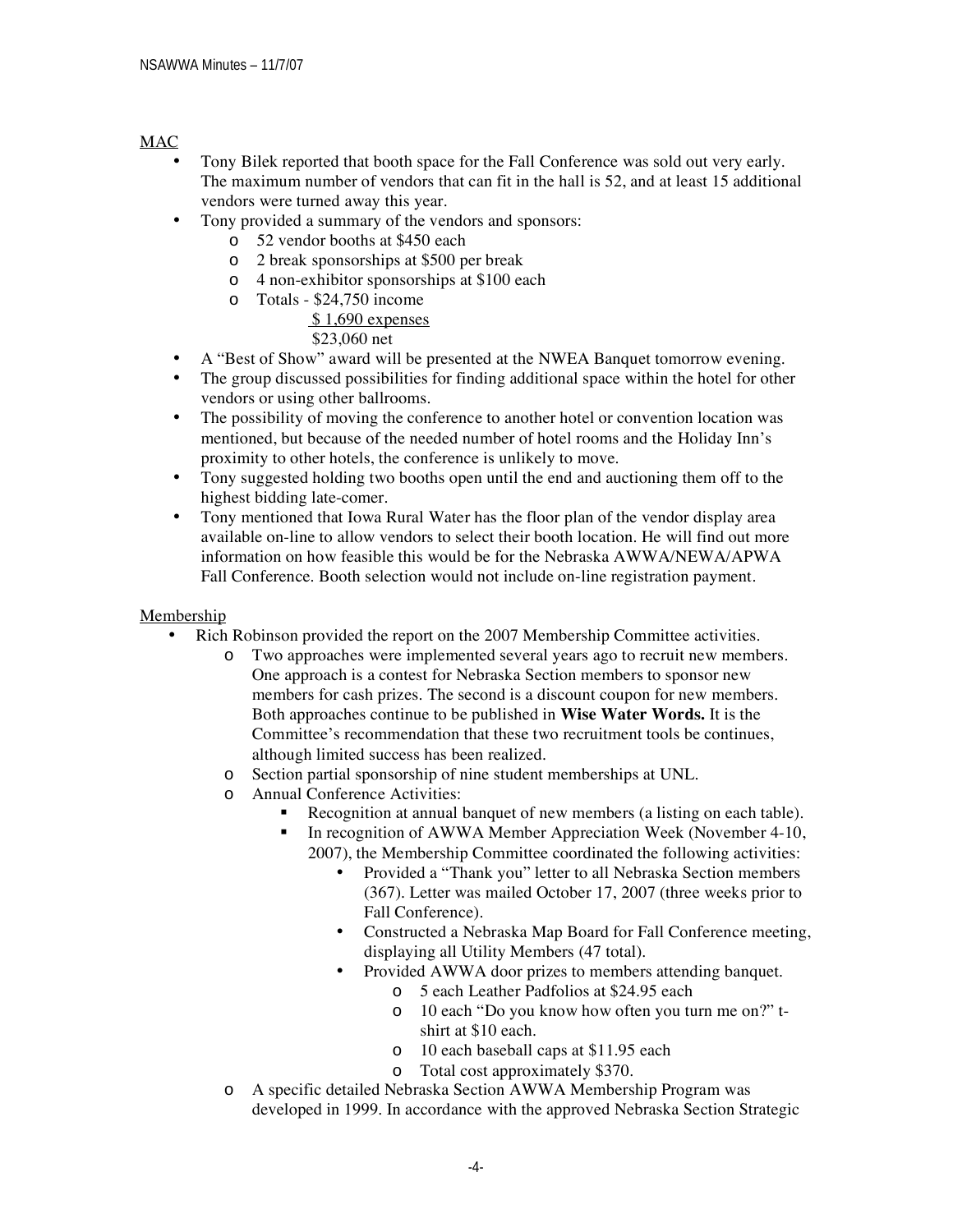Plan, the Membership Program has been revised and approved by the Board. Our committee will focus upon completing strategies and activities within the approved program.

o The current membership is 367 compared to 375 last year.

### Nominations

- Tony Bilek reported that Chuck Thomerson resigned from the Board and won't fill the second year of his term as Secretary.
- Tony reviewed the list of nominations for AWWA officers:

Trustee – Eric Lee, Lincoln Water System Trustee – Dave Lathrop, City of Seward Secretary – Teresa Konda, HDR Inc. Treasurer – Rob Pierce, League of Nebraska Municipalities Vice Chair – John S. Olsson, Olsson Associates Chair Elect- Dr. Bruce Dvorak, UNL Civil Engineering

Chris Koenig motioned to accept the officer nominations.

The following officer positions were filled automatically:

Chair – Kevin Tobin, Metropolitan Utilities District Director – Chris Koenig, HDR Inc, Trustee & Past Chair – Mike Wentink, DHHS Division of Public Health

### Public Information

- No report
- Chris Koenig noted that Kathleen Alexander is going to resign as Chairperson. The Section will need to find another Public Information Committee chair.

### Publications

- Mari Matulka provided a report for the 2007 Publications Committee
	- o Deliverables/Activities
		- Wise Water Words, three times a year
		- Website, continuous
		- **Membership Directory, every other year**
	- o Plans/Projects for upcoming year
		- **•** Publish membership directory in December 2007 for 2008-2009
	- o The website was moved from Bass Associates to Network Solutions for October 2007. Cost at Bass was \$42 a month. Cost at Network Solutions is \$6.23 a month. We paid a five-year contract so the web hosting service is paid until October 12, 2012. The domain is registered until July 20, 2011.

In 2003, there were 14,553 visitors to the website. In 2006, the total was 32,516. From January 1 to October 31, 2007, visitors totaled more than 32,000. Some of most frequently hit website pages are job openings and conservation plans.

\$5,975 in advertising income (includes advertising in membership directory).

- o Budget Request for 2008
	- $\bullet$  \$10,000
- Tony Bilek asked about advertising on the Section website. Mari noted that advertisers in **Wise Water Words** and the directory have a link from the website, but that the space and current arrangement of the website don't work well for other ad.
- Mari received approval from the Board to publish **Wise Water Words** in color.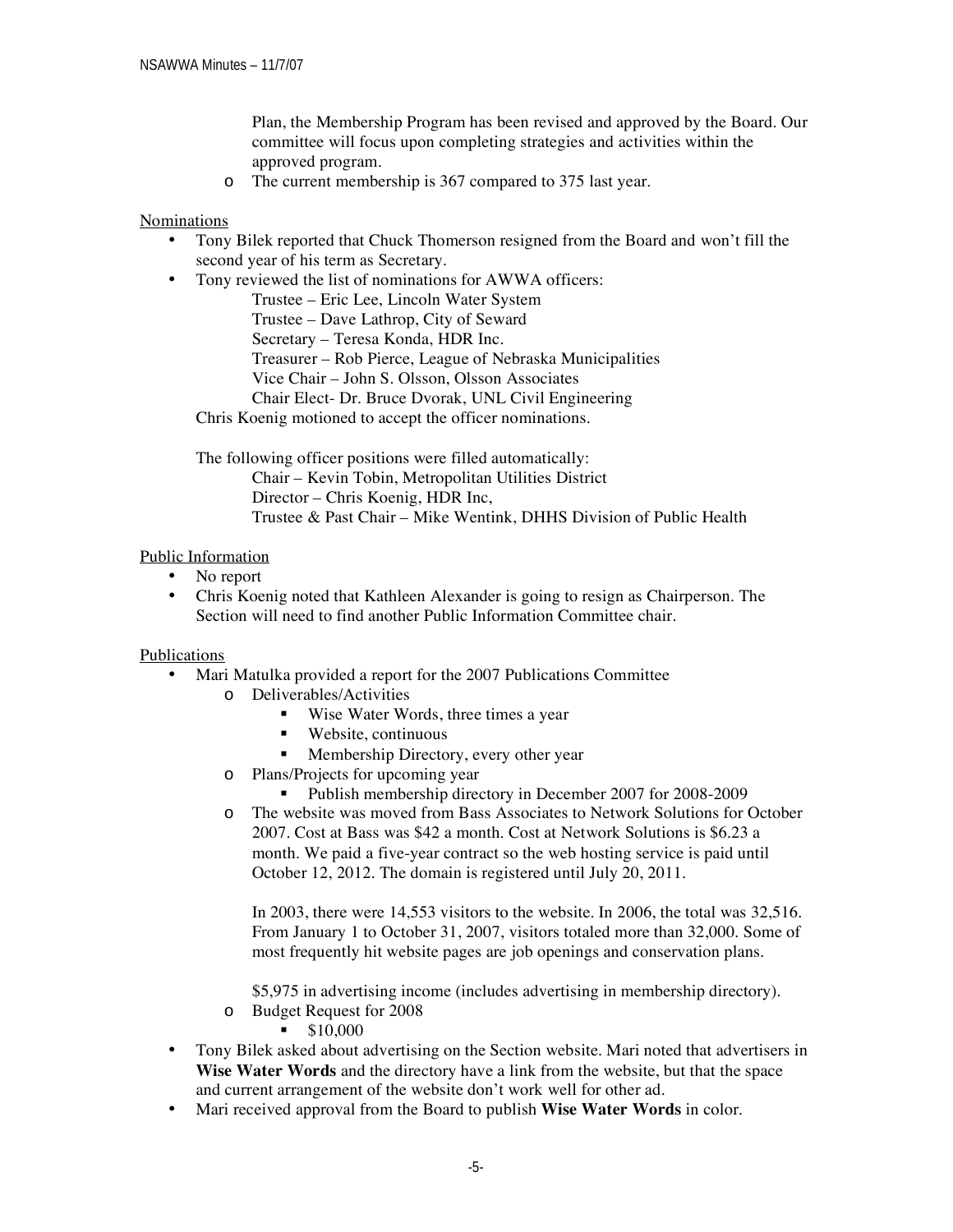### Research

- Bruce Dvorak provided a report for the 2007 Research Committee
	- o The report asked the Board to please consider merging the "research" committee into another committee, such as "student activities" and merging the "research" function into that committee. Maybe join the committees to have a "student activities and research" committee.

### Safety

- Rob Pierce provided a report for the 2007 Safety Committee
	- o Proposed changes in committee membership
		- For the year 2007, Eric Melcher, Aurora; Dale Kaliff, Stromsburg; Gerardo E. Martinez, Lincoln Water System, and Pete Neddo, M.U.D. were new additions to the Safety Committee.
	- o Deliverables/Activities
		- The Committee held four Workzone Safety Workshops across the state with 118 registered participants.
		- The Committee provided a one-hour topic on "confined space" at 25 water operator workshops held in 2007, which had about 244 in attendance (five more to be held in 2007).
		- The Committee is continuing to fine-tune the safety awards application, scoring system, goals, and requirements.
		- The Committee had discussions on future safety mailings, providing safety articles for the newsletter and topics for the 2009 safety workshops.
		- Working to have at least one application turned in for the national LaDue Award.
	- o Plans/Projects for the upcoming year
		- For the 2008, the Committee will be looking at putting together some safety articles for the **Wise Water Words** and possible brochures/booklets for mailing to members. The Committee also will work with other Committees and the League of Nebraska Municipalities on workshops, as in the past.
	- o Budget Request for 2008
		- $\blacksquare$  \$1,000
- Jerry Obrist asked if it would make sense to do two trainings per year instead of four trainings every other year. Rob would like to continue four trainings every other year.

### **Scholarship**

- Lynn Wegehaupt provided a report for the 2007 Scholarship Committee
	- o In September, Dr. Bruce Dvorak announced to students at UNL and UNO that NSAWWA was accepting applications for student scholarships. The committee thanks Dr. Dvorak for publicizing the scholarship availability, encouraging applications, and collecting them from the students.

The Committee reviewed six applications for student scholarships. Four are UNL students and two are UNO students. Two applicants are undergraduate students; the other four are working on post-graduate degrees. While all of the applicants were worthy applicants, the Committee decided to award scholarships to three individuals. Since several applicants also had applied for a NWEA scholarship, we coordinated our scholarship awards with NWEA.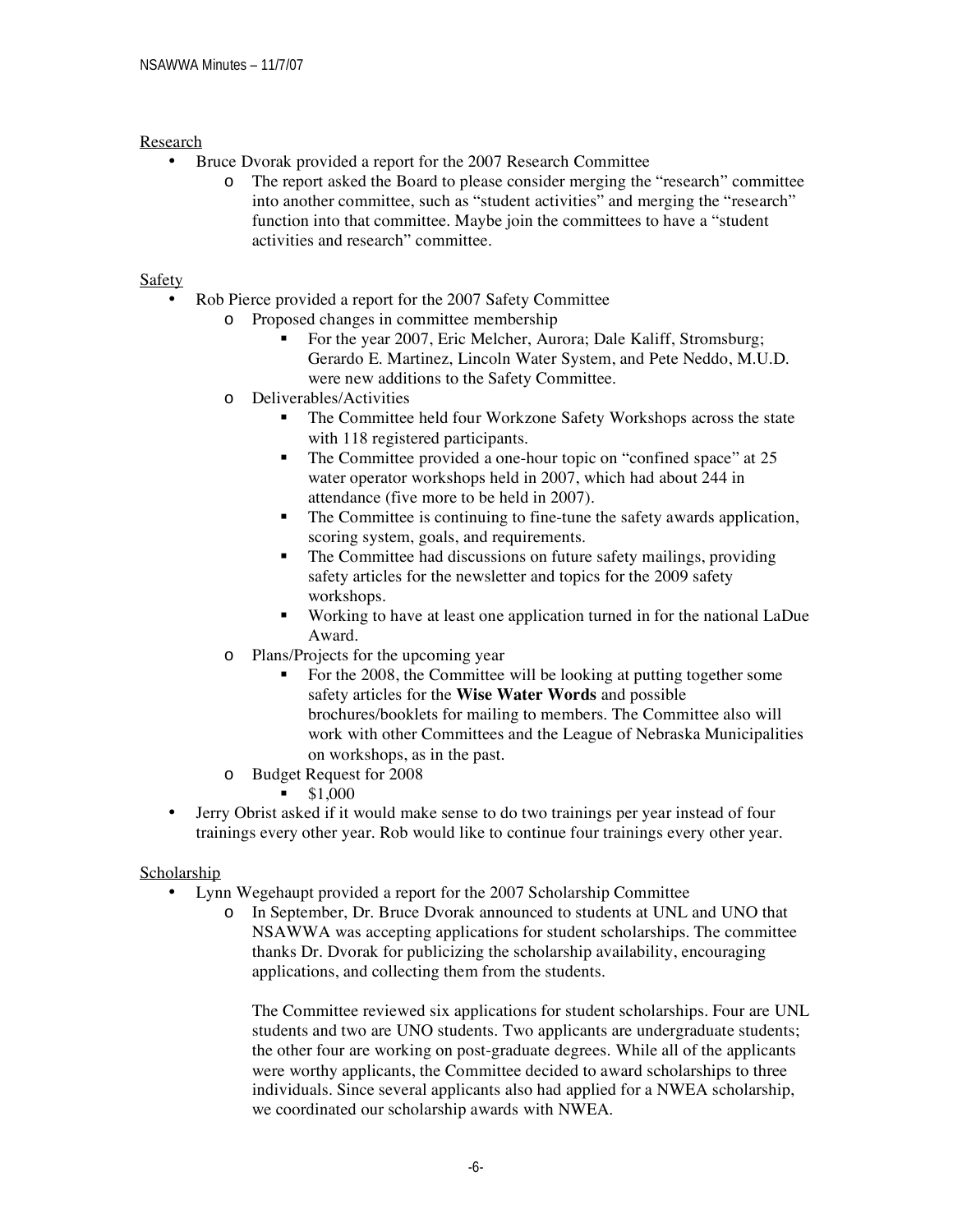| Student | Samual Sanders | Hunter<br><b>Hodman</b> | John<br><b>Jeringer</b> | $\mathbf{r}$<br>otal |
|---------|----------------|-------------------------|-------------------------|----------------------|
| Amount  | \$500          | \$500                   | \$500                   | \$1,500              |

The Scholarship Committee is distributing \$1,500 to university students as follows:

- The scholarships will be awarded on Thursday, November 8, at lunch.
- Mari Matulka suggested that the Section allocate more scholarship money next year. Mike Wentink asked the Scholarship Committee to propose an appropriate amount for the 2008 budget.
- Lynn noted that he is encouraging Jon Zellars to chair the Scholarship Committee in the future.
- Larry Andreasen reported that two conference attendees from the City of Chadron will receive conference scholarships.

Small Systems

- Eric Melcher provided a report for the 2007 Small Systems Committee
	- o 2007 Activities
		- Co-sponsored a seminar with the City of Papillion April 24, 2007, which provided information to operators on water meter O&M and water service issues. This seminar was well received by all who attended (about 26 attendees), and we had good representation from the Committee and Christy did a great job lining up the class location and the mea.
		- The Committee is in the process of co-sponsoring another seminar with the City of Broken Bow November 29, 2007. This seminar will provide information on water meter O&M (including new technology with radio metering systems), water service issues, and water main improvements. The water main improvements will include line stop and valve insertion demonstrations, and demonstrations with pipe cutting tools to make operator working conditions safer while doing work in difficult trench locations. This will include working with alternative cutting tools, other than the gas chop saw. The Papillion workshop had about 26 attendees.
	- o Budget Request for 2008
		- \$500
	- o Mari Matulka will put the brochure for the Broken Bow seminar on the Section website.
	- o Eric noted that the Committee hopes to have two or four seminars on next year.
	- o The Small Systems Committee will invite fire fighters to the trainings, if applicable.
	- o The Small Systems Committee plans to add another committee member.

### SRF

• John Olsson reported that the Section signed a contract with the Department of Health for \$5,500. John emphasized that the AWWA Board needs to spend the money by the end of June 2008.

### Student Activities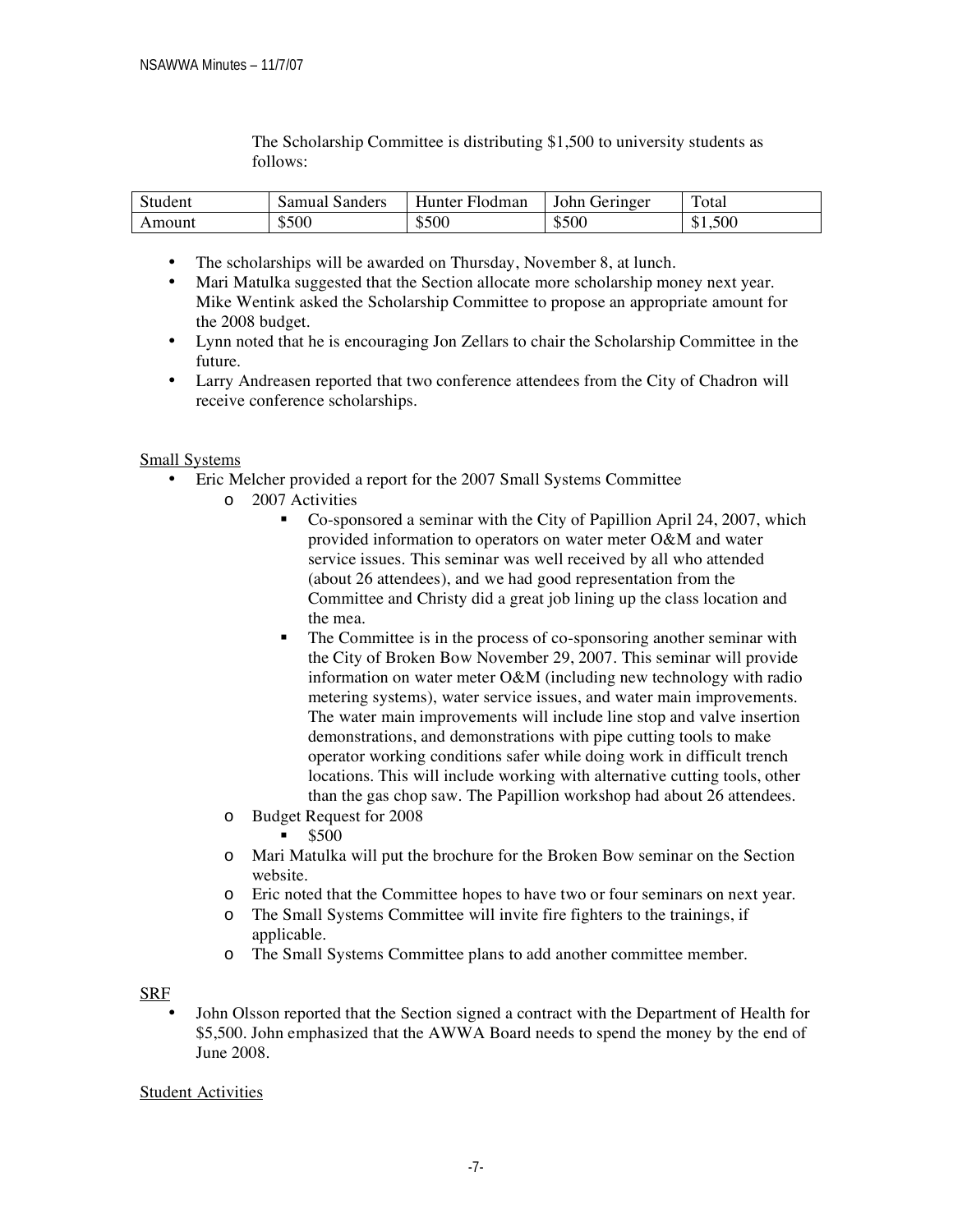- Bruce Dvorak provided a report for the 2007 Student Activities Committee
	- o Activities
		- The AWWA/WEF student organization at UNL held five meetings during the past year, sent representatives to two young professional events, and sent 12 students to the annual conference. Eight students joined AWWA.
	- o How the Executive Board can assist the Committee
		- Please provide suggestions of good field trips near Lincoln/Omaha and suggestions for possible speakers.
		- It would be good to have some new committee members who could help the students find field trips and speakers. In fact, it might be nice to have a new "chair" who is not a faculty member, but instead someone who can help the students interact with the professionals in the state (to find field trips and speakers).
	- o Budge Request for 2008
		- $-$ \$300

### Water For People

- Craig Reinsch provided a report for the 2007 Water For People Committee
	- o Activities
		- Annual raffle (November) and golf outing (May).
		- For 2008, have discussed holding joint events with Iowa, Kansas, and Missouri chapters
		- For 2008, have a goal to hold quarterly activities and shift the focus of Water for People activities to include organizations outside of the water industry.
	- o How the Executive Board can assist the Committee
		- Continue to support planned activities as they develop
		- Provide additional funding to send new committee members to the WFP Leadership Conferences
		- Develop support for Country Tours and/or World Water Corps so that local members are aware of additional volunteer opportunities in country.
		- Provide column space in **Wise Water Words** for WFP articles.
	- o Budget Request for 2008
		- $\blacksquare$  \$5,650

### Water Utility Council

- Jerry Obrist provided the report for the 2007 Water Utility Council Committee
	- o The Nebraska Section Water Utility Council monitors a number of pertinent bills in the Nebraska Legislature. We also are involved in providing input and monitoring the implementation of the Safe Drinking Water Act, Water Security, and monitoring the Federal Communications Commissions (FCC) with respect to Wireless Radio Spectrum.
		- 1. A detailed listing of the legislative bills that affected the water industry in Nebraska was published in the Summer 2007 Wise Water Words.

LB135 (regarding data security) which was killed, provided for confidentiality of certain municipal records. This legislation was killed by the Media Attorney. This bill will be rewritten and reintroduced in January 2008.

2. On a national scale, several items were accomplished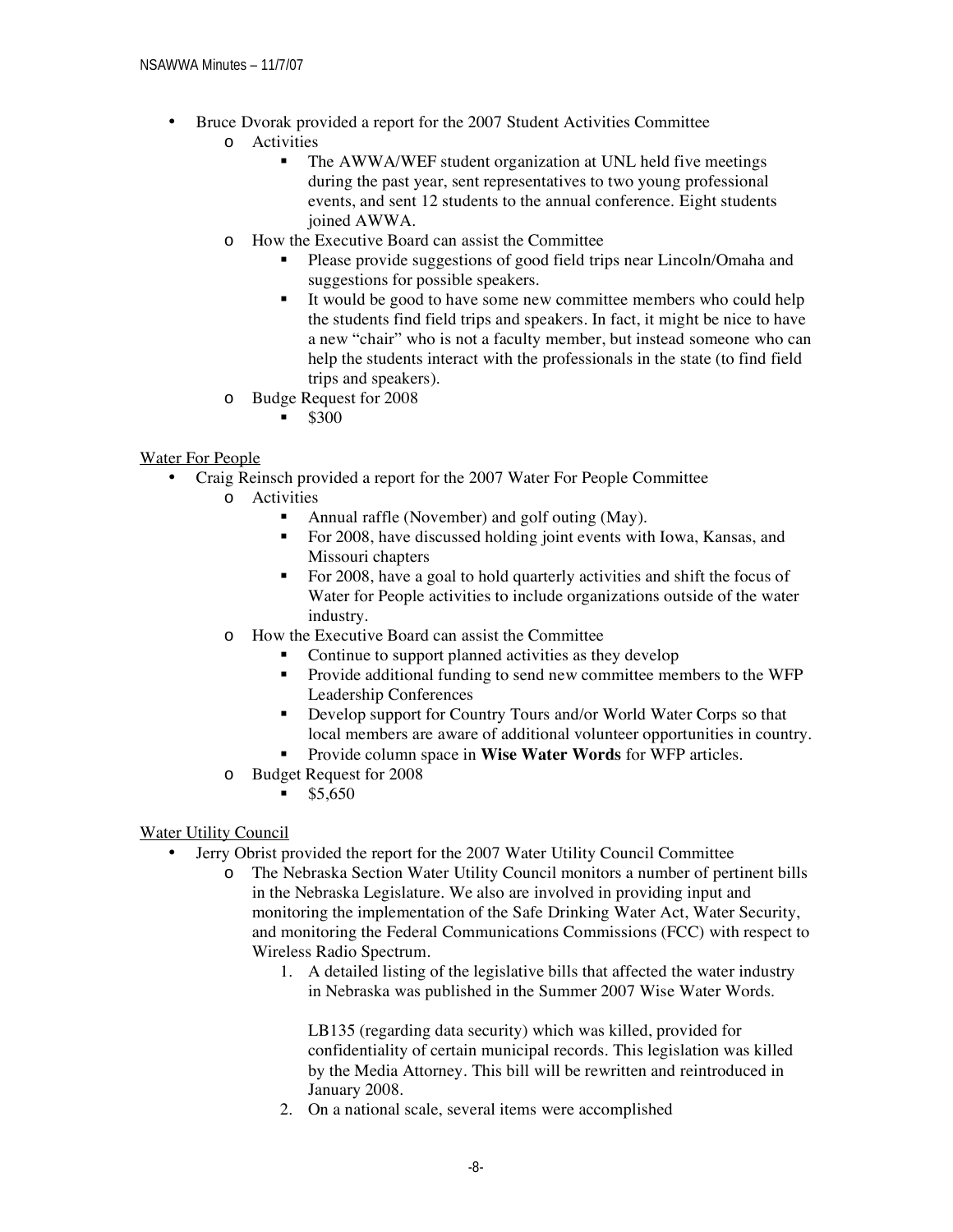In April 2007, AWWA sponsored a Water Issues Fly-In to Washington D.C. to review water issues currently before Congress. Visits were made to the Nebraska delegation to ask for their support on:

- a. Investing in Water Infrastructure
- b. Drinking Water Appropriations
- c. Farm Bill cooperative efforts in working with larger area farmers.

A summary of the Fly-In was published in the summer 2007 **Wise Water Words.** 

New issues are as follows:

- a. Bush Administration will seek Chemical Security Authority of Water.
- b. Chemical Security Survey by AWWA has been sent out to gather information from Utilities.
- c. A "Water Tax" via a National Trust Fund may be an upcoming issue. AWWA has taken a position against the water tax.
- 3. Major SDWA issues under review are changes in the Distribution Rule, The Total Coliform Rule, MCL revisions for triazines, and implementation of LT2SWTR (should provide a more realistic accounting of coliforms.
- 4. We currently are working with the AWWA Telecommunications TAW, through the Critical Infrastructures Industry Coalition (CHC) on the National Telecommunications and Information Administration (NTIA) Spectrum Study to identify radio spectrum needs of Critical Infrastructure Industries (CII) such as water, gas, electric, etc. for private internal communications – SCADA. SCADA utilizes 900 MHz and 150 MHz spectrum for operation control and monitoring. Narrowbanding, changing from 25 KHz to 12.5 KHz in the 150 MHz and 450 MHz frequency band is scheduled to occur in the next several years.

Nextel was successful in having the FCC completely revamp the 800 MHz Radio Communication Frequencies. Re-banding of the 800 MHz is in the phased implementation process, with relocation costs estimated at \$3.5 to \$4 billion to be borne by Nextel.

- o Jerry noted that the Water Utility Council is looking for new utility members, especially younger professionals.
- o The Committee is requesting \$1,000 for the 2008 budget. (Jim Shields hasn't turned in his expenses for the Fly-In yet).

### Young Professionals

- Ben Day provided a report for the 2007 Young Professionals Committee o Activities
	- AWWA YP Mixer at Fall Conference, Kearny NE
	- Tour of LES RO Plant in Lincoln, NE
	- Groundwater Festival in Grand Island, NE
	- Tour of MUD WTP Construction Site, Omaha NE
	- o Plans/Projects for Upcoming Year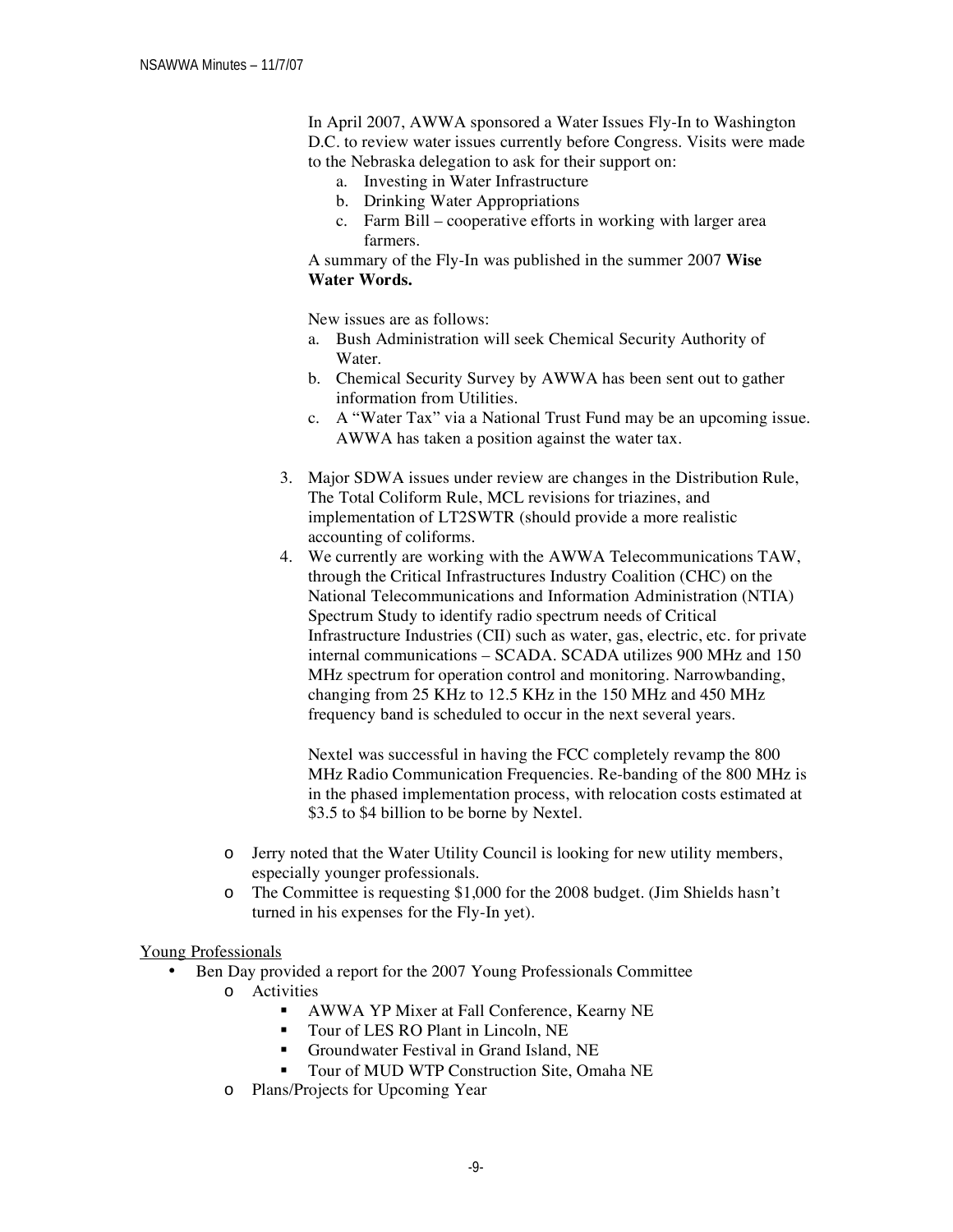- **Three to four activities, including Griffin Pipe Plant Tour, Council** Bluffs, IA and AWWA YP Mixer at Fall Conference.
- o Budget Request for 2008
	- $$250$
- o Proposed Changes in Committee Membership
	- Ben Day proposed that a new Committee Chair be nominated. Justin Stine will take over as Committee Chair. Ben Day will continue to serve as Vice-Chair for a year to assist the incoming Committee Chair.
	- Potential new committee members were suggested: Jordan Bang and Gina Rust.
- Bruce Dvorak suggested that the YP Committee participate in some joint tours with NWEA YPs.

### OLD BUSINESS

### WARN Program

- Rich Koenig is now the spokesman for WARN
- A list of members was developed at the WARN Workshop held Tuesday, November 6
- Eric Melcher will be the AWWA representative and Rich Koenig will be the HHS representative. Rob Pierce will be the League representative.
- A follow-up meeting will occur on December 4 in North Platte.

### Operator Retention Update

• Tony Bilek will recruit Mari Matulka to help design a brochure. The SRF money can be used to produce the brochure.

### AWWA Vice President and Director-at-Large Candidates

- Chris Koenig is running for AWWA Vice-President. The election will occur in January in San Diego.
- Jack Daniel is running for the Director-at-Large. Jack was selected as one of three final candidates. Final selection will be made in January.
- The Section may have to budget travel for the candidates and spouses.

### NSAWWA Committees and Terms

- Bruce Dvorak discussed the committee report forms utilized in this meeting.
- Bruce asked the committee chairs present what they think about chair terms to help in succession planning and keep the energy and interest up.
- Tony Bilek suggested the Board develop a proposed schedule for term renewal. This will be an agenda item for the January Board Meeting.
- Jerry Obrist noted that, in the past at the Fall Conference, there was time set aside for chairs to promote their committees to potential new members. He asked if this activity could be part of the YP Mixer next year.

### NEW BUSINESS

### Stockholm Junior Water Prize

• Monty Rahder asked if AWWA would be willing to donate with NWEA again to the Stokholm Junior Water Prize. AWWA contributed \$500 last year. The Board will discuss